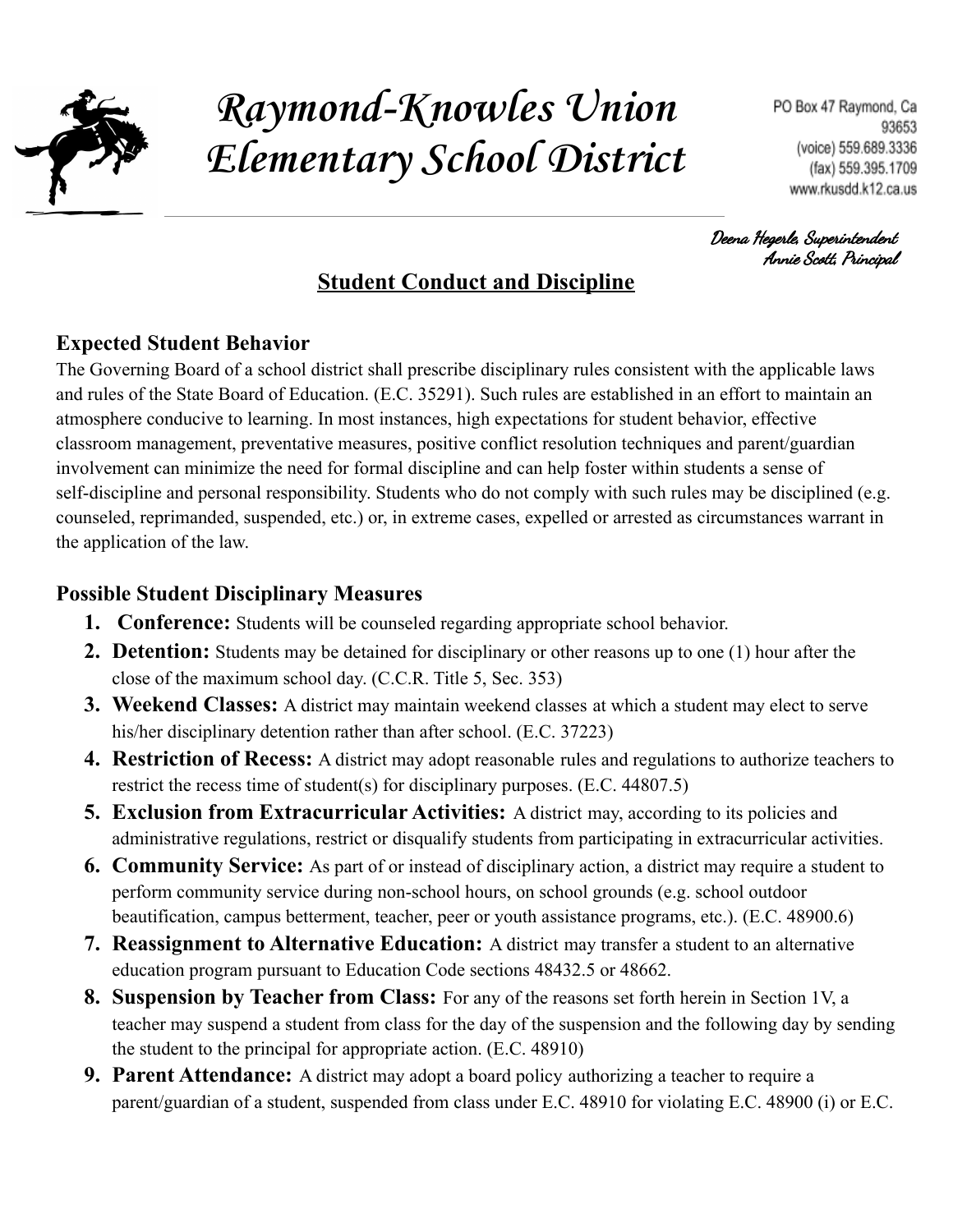48900 (k), to attend a portion of the school day in the class from which the student was suspended. Parents/guardians shall be notified of this policy prior to its implementation. (E.C. 48900.1)

- **10. Suspension from School:** The principal of a school or the superintendent of a district may suspend a student from school for any of the reasons set forth herein in Section 1V. for no more than five (5) consecutive school days. (E.C. 48911)
- **11. Expulsion:** A district may expel a student from school for any of the reasons set forth herein in Sections 1V, and V. Expulsion is defined as the removal of a student from (1) the immediate supervision and control, or (2) the general supervision, of school personnel. (E.C. 48925)
- **12. No Corporal Punishment:** No person employed by or engaged in a public school shall inflict, or cause to be inflicted corporal punishment upon a student. (E.C. 49001)

#### **Student Suspension (Education Code Section 48900)**

- 1. Education Code section 48900 states that a student shall not be suspended or recommended for expulsion from school unless the superintendent or the principal of the school in which the student enrolls determines that the student has:
	- a) 1. Caused, attempted to cause or threatened to cause physical injury to another person; or 2. Willfully used force or violence upon the person of another, except in self-defense
	- b) Possessed, sold or otherwise furnished any firearms, knife, explosive or other dangerous object unless, in the case of possession of any object of this type, the student had obtained written permission to possess the item from a certificated school employee, which is concurred in by the principal or the designee of the principal.
	- c) Unlawfully possessed, used, sold or otherwise furnished, or been under the influence of any controlled substance listed in Chapter 2 (commencing with Section 11053) of Division 10 of the Health and Safety Code, an alcoholic beverage or an intoxicant of any kind.
	- d) Unlawfully offered, arranged or negotiated to sell any controlled substance listed in Chapter 2 (commencing with Section 11053) of Division 10 of the Health and Safety Code, and alcoholic beverage, or an intoxicant of any kind, and then either sold, delivered or otherwise furnished to any person another liquid, substance or material as a controlled substance, alcoholic beverage or intoxicant.
	- e) Committed or attempted to commit robbery or extortion.
	- f) Caused or attempted to cause damage to school property or private property.
	- g) Stolen or attempted to steal school property or private property. As used in this section, "school property" includes, but is not limited to, electronic files and databases. [E.C. 48900 (u)]
	- h) Possessed or use tobacco or any products containing tobacco or nicotine products, including, but not limited to, cigarettes, cigars, miniature cigars, clove cigarettes, smokeless tobacco, snuff, chew packets and betel. However, this section does not prohibit use of possession by a student of his or her own prescription products.
	- i) Committed an obscene act or engaged in habitual profanity or vulgarity.
	- j) Unlawfully possessed or unlawfully offered, arranged or negotiated to sell any drug paraphernalia, as defined in Section 11014.5 of Health and Safety Code.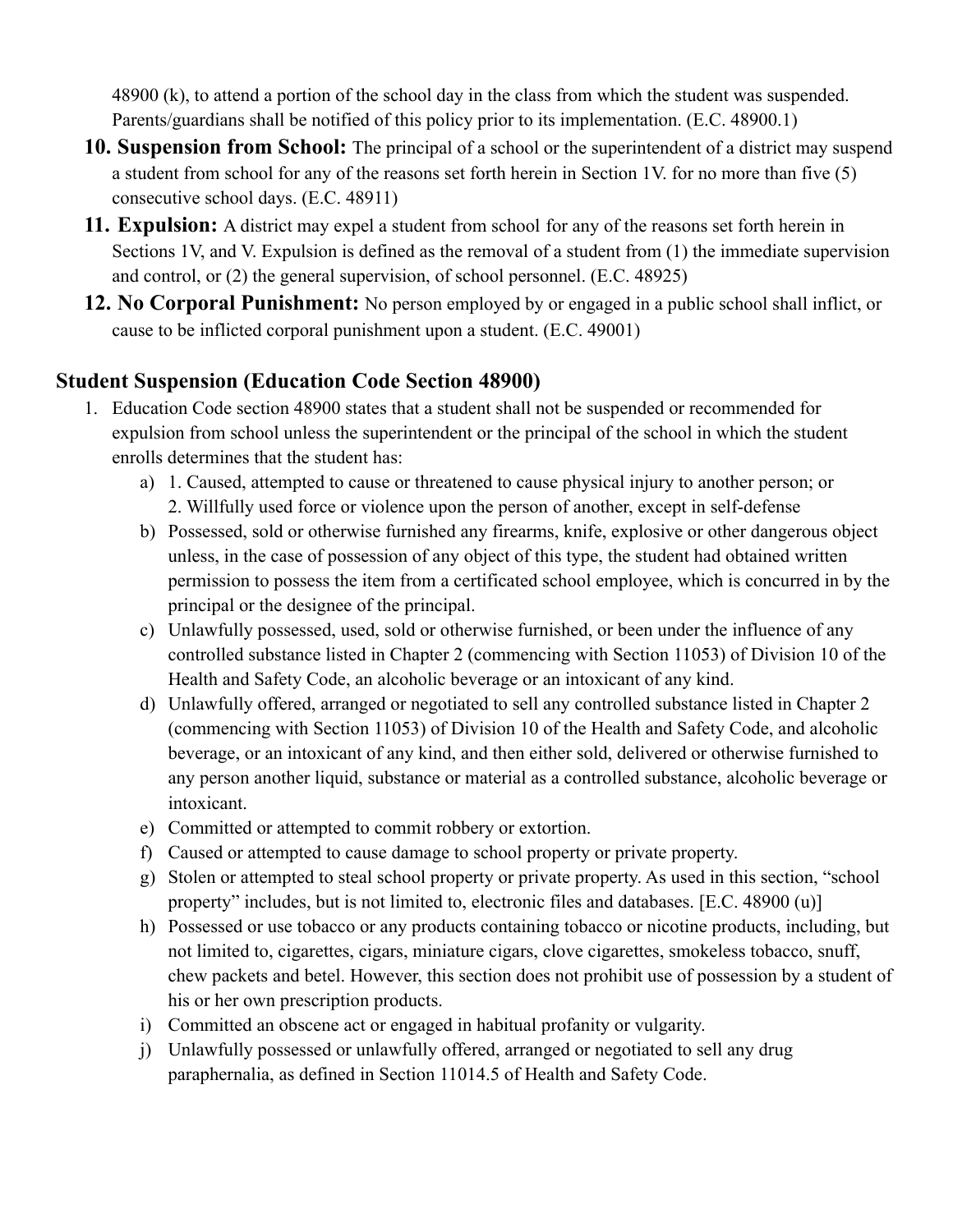- k) Disrupted school activities or otherwise willfully defied the valid authority of supervisors, teachers, administrators, school officials or other school personnel engaged in the performance of their duties.
- l) Knowingly received stolen school property or private property.
- m) Possessed an imitation firearm. "Imitation firearm" is defined as a replica of a firearm that is so substantially similar in physical properties to an existing firearm as to lead a reasonable person to conclude that the replica is a firearm.
- n) Committed or attempted to commit a sexual assault as defined in Section 261, 266c, 286, 288, 288a or 289 of the Penal Code or committed a sexual battery as defined in Section 243.4 of the Penal Code.
- o) Harassed, threatened or intimidated a student who is a complaining witness or witness in a school disciplinary proceeding for the purpose of either preventing that student from being a witness or retaliating against that student for being a witness or both.
- p) Unlawfully offered, arranged to sell negotiated to sell, or sold the prescription drug Soma
- q) Engaged in or attempted to engage in, hazing. "Hazing" is defined as a method of initiation or preinitiation into a student organization or body, whether or not the organization or body is officially recognized by an educational institution, which is likely to cause serious bodily injury or personal degradation or disgrace resulting in physical or mental harm to a former, current or prospective student.
- r) Engaged in an act of bullying. "Bullying" means any severe or pervasive physical or verbal act or conduct including, communications made in writing or by means of electronic act (e.g. email, text message, sounds, images or post on a social network website, by means of any electronic device) and including one or more acts committed by a student or group of students as defined in Section 48900.2, 48900.3 or 48900.4, directed toward one or more students that has or can be reasonably predicted to have the effect of (a) placing a reasonable student in fear of harm of his/her person or property, (b) causing a reasonable student to experience substantially detrimental effect on his/her physical or mental health, © causing a reasonable student to experience substantial interference with his/her academic performance or (d) causing a reasonable student to experience substantial interference with his/her ability to participate in or benefit from the services, activities or privileges provided by a school.
- s) A student who aids or abets, as defined in Section 31 of the Penal Code, the infliction or attempted infliction of physical injury to another person may suffer suspension, but not expulsion pursuant to the provisions of this section.
- t) As used in this section, "school property" includes, but not limited to, electronic files and databases.
- 2. In addition to the reasons specified in Section 48900, a student maybe be suspended from school or recommended for expulsion if the superintendent or the principal of the school in which the student is enrolled determines that the student has committed any of the following acts or misconduct:
	- Students in grades 4-12 inclusive who have committed sexual harassment as defined in Section 212.5 of the Education Code. (E.C. 48900.2)
	- Students in grades 4-12 inclusive who caused, threatened to cause, or participated in hate violence as defined in section 233 of the Education Code. (E.C. 48900.3)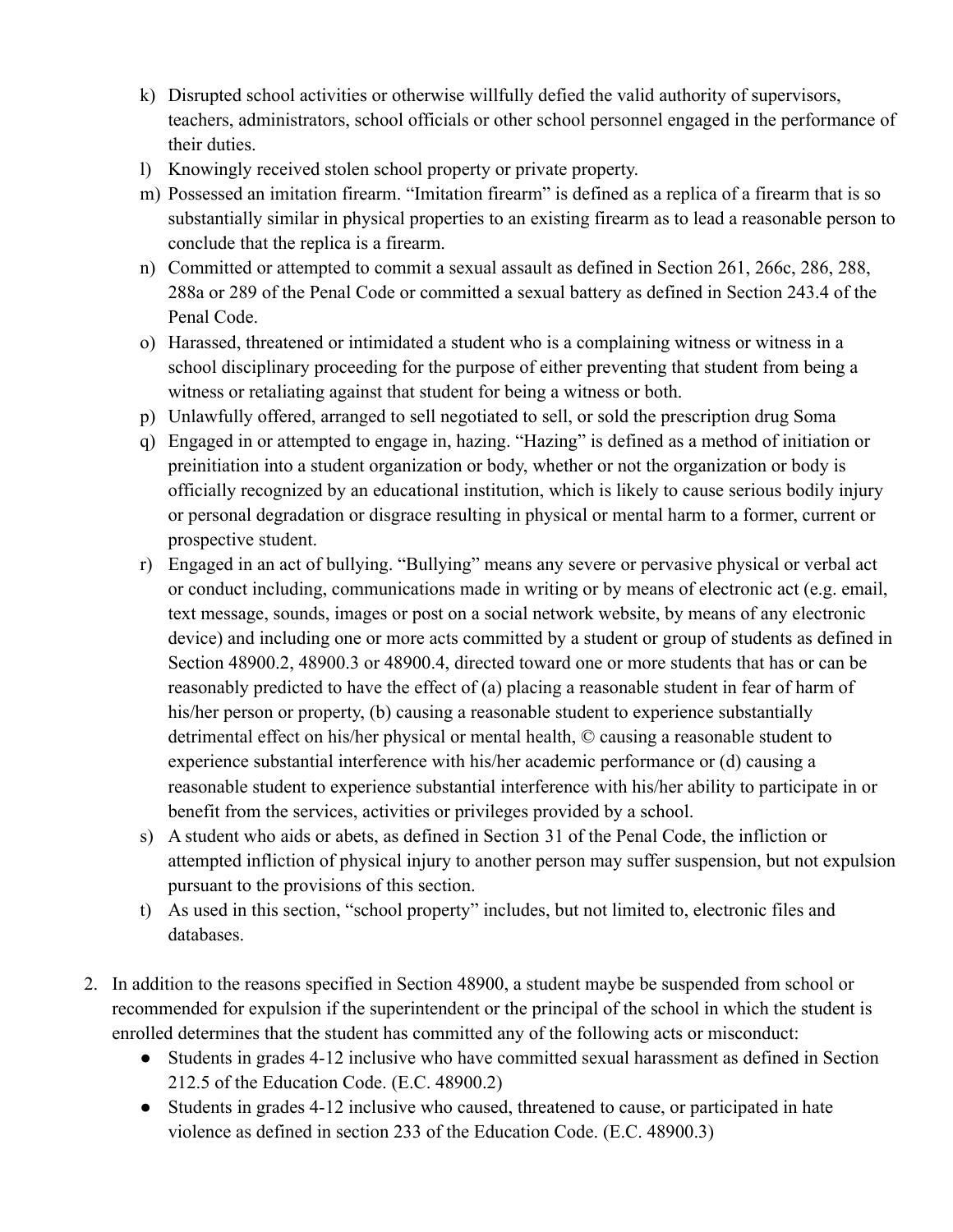- Students in grades 4-12 inclusive who intentionally engaged in harassment, threats or intimidation, directed against school district personnel or students. (E.C. 48900.4)
- Making terroristic threats against school officials or school property or both (E.C. 48900.7)

## **Student Expulsion (Education Code Section 48915)**

#### **1) Mandatory expulsion Recommendation and Mandatory Expulsion**

The principal or superintendent shall immediately suspend and recommend expulsion, and the governing board shall expel a student upon finding that the student committed any of the following acts at a school, at a school sponsored activity or going to or coming from school or a school sponsored activity, whether on or off campus:

- **● Possessing, Selling or Furnishing a Firearm-** possession must be verified by district employee; this subdivision does not apply if the student had written permission to possess firearm from certificated employee;
- **● Brandishing a Knife at Another Person-** as defined in the section, "knife" means any dirk, dagger or other weapon with a fixed, sharpened blade fitted primarily for stabbing; a weapon with a blade longer than  $3\frac{1}{2}$  inches, a folding knife with a blade that locks into place; or a razor with an unguarded blade;
- **● Sale of a Controlled Substance-** listed in Chapter 2 (commencing with Section 11053) of Division 10 of the Health and Safety Code;
- **● Committing or attmepting to Commit Sexual Assault or Committing Sexual Battery-** as defined in Section 48900 (n) of the Education Code;
- **● Possession of an Explosive-** "Explosive" means any explosive, incendiary or poison gas, including but not limited to, a bomb, grenade, rocket having a propellant charge of more than four ounces, missile having an explosive or incendiary charge of more than one-quarter ounce, mine or any other similar device.

#### **2) Other Grounds for Expulsion Which Require Supplemental Findings by the District Board**

- **a) Mandatory Expulsion Recommendation Unless Inappropriate Due to the Particular Circumstance:** The principal or superintendent shall recommend expulsion, unless inappropriate due to the particular circumstances, for any of the following acts committed at school or at a school activity off school grounds:
	- **● Causing serious physical injury** (except in self-defense)
	- **● Possession of any knife or other dangerous object of no reasonable use to the student**
	- **● Unlawful possession of any controlled substance** listed in Chapter 2 (commencing with Section 11053) of Division 10 of the Health and Safety Code (except for first offense of possession of not more than one ounce of marijuana);
	- **● Robbery or Extortion**
	- **● Assault or Battery upon a school employee** as defined in Sections 240 and 242 of the Penal Code
- **b) Discretionary Expulsion Recommendation:** The principal or superintendent may recommend expulsion and the governing board may expel for violations of Education Code 48900 (a)-(r) or sections 48900.2, 48900.3, 48900.4, or 48900.7.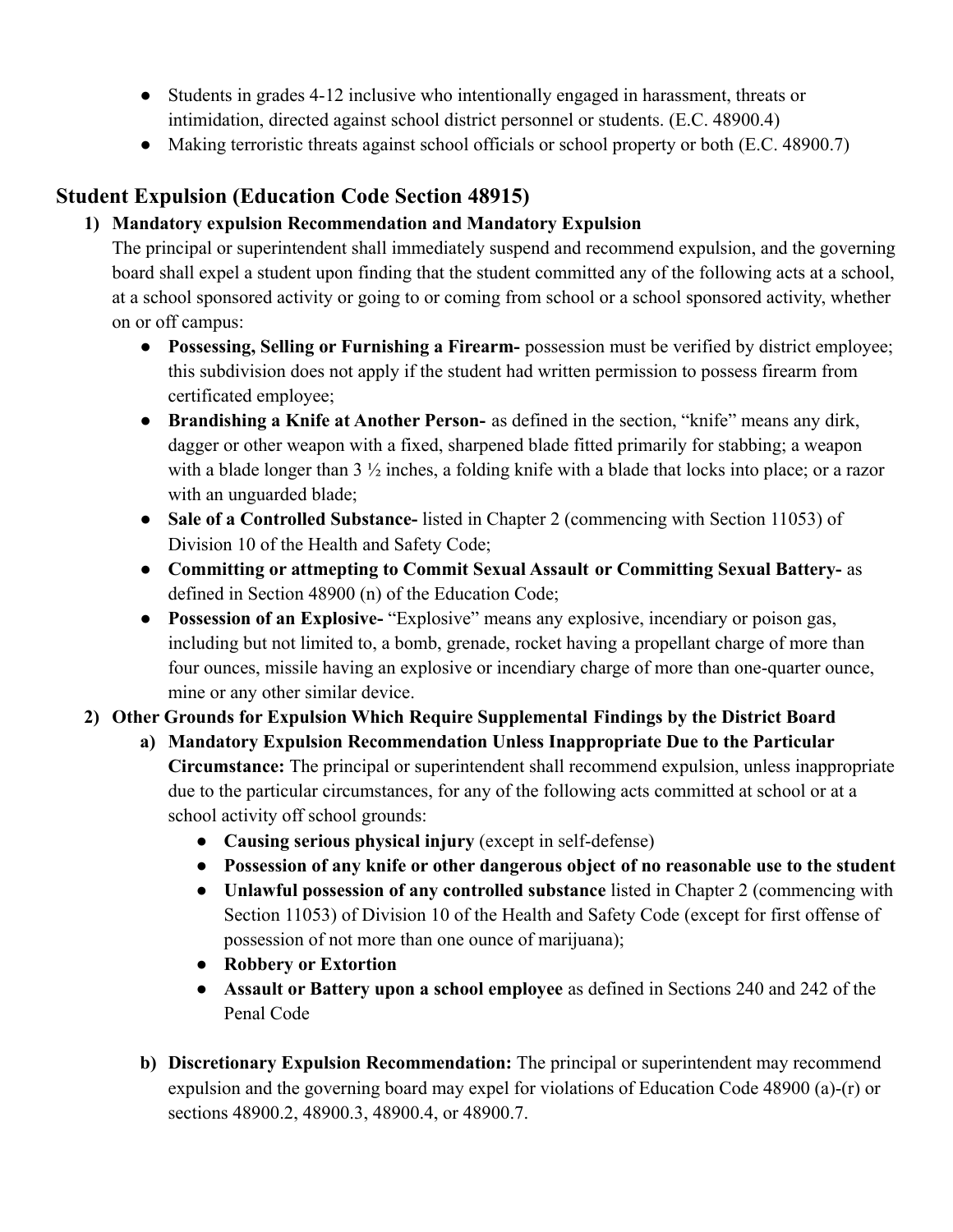- **c) Supplemental Findings Required:** Upon receiving a recommendation for expulsion based on any of the expellable acts set forth in sections V.2. (a) and V.2. (b) above, a district's governing board may expel a student upon finding that the student committed such expellable act(s) at school, at a school sponsored activity, or going to or coming from school or a school sponsored activity, whether on or off campus, and upon finding one of the following:
	- The other means of correction are not feasible or have repeatedly failed; or
	- That due to the nature of the act, the student's presence creates continuing dange to the physical safety of the student or others. (E.C. 48915 (a) (b) (e))

### **Limitations Regarding Suspension and/or Expulsion**

Suspension shall be imposed only when other means of correction fail to bring about proper conduct. However, a student, including an individual with exceptional needs as defined in Education Code 56026, may be suspended for any of the reasons enumerated in Education Code Section 48900 upon the first offense, if the principal or superintendent of schools determines that the student violated subdivision (a), (b), (c), (d), or (e) of Section 48900, or that the student's presence causes a danger to persons or property or threatens to disrupt the instructional process. (E.C. 48900.5)

The superintendent or principal may use discretion to provide alternatives to suspension or expulsion for students, including, but not limited to, counseling and an anger management program. [E.C. 48900 (v)]

A student shall not be suspended or expelled for any of the acts enumerated in Education Code Section 48900 unless that act is related to school activity or school attendance occurring within a school under the jurisdiction of the superintendent or principal or occurring within any other school district. A student may be suspended or expelled for acts that are related to school activity or attendance that occur at any time, including not limited to, and of the following: (E.C. 48900 (s))

- 1) While on school grounds.
- 2) While going to or coming from school.
- 3) During the lunch period whether on or off campus.
- 4) During or while going to or coming from a school sponsored activity.

If a district seeks to expel any student, the district must comply with all requirements set forth in Education Code sections 48900 through 48918.6.

## **Other Laws Related to School Districts**

**Bicycle Helmet.** No person under 18 years of age shall operate a bicycle, a non-motorized scooter, or a skateboard or ride as a passenger unless that person is wearing a properly fitted and fastened bicycle helmet that meets specified standards. (P.C. 148.1)

**Bomb Threats.** False reports that a bomb or other explosive has been placed in school buildings or on school grounds will be referred to law enforcement agencies. Students involved are also subject to disciplinary action. (P.C. 148.1)

**Disruption of School/Classroom.** Disruption of school or classroom activities/operations is prohibited as follows: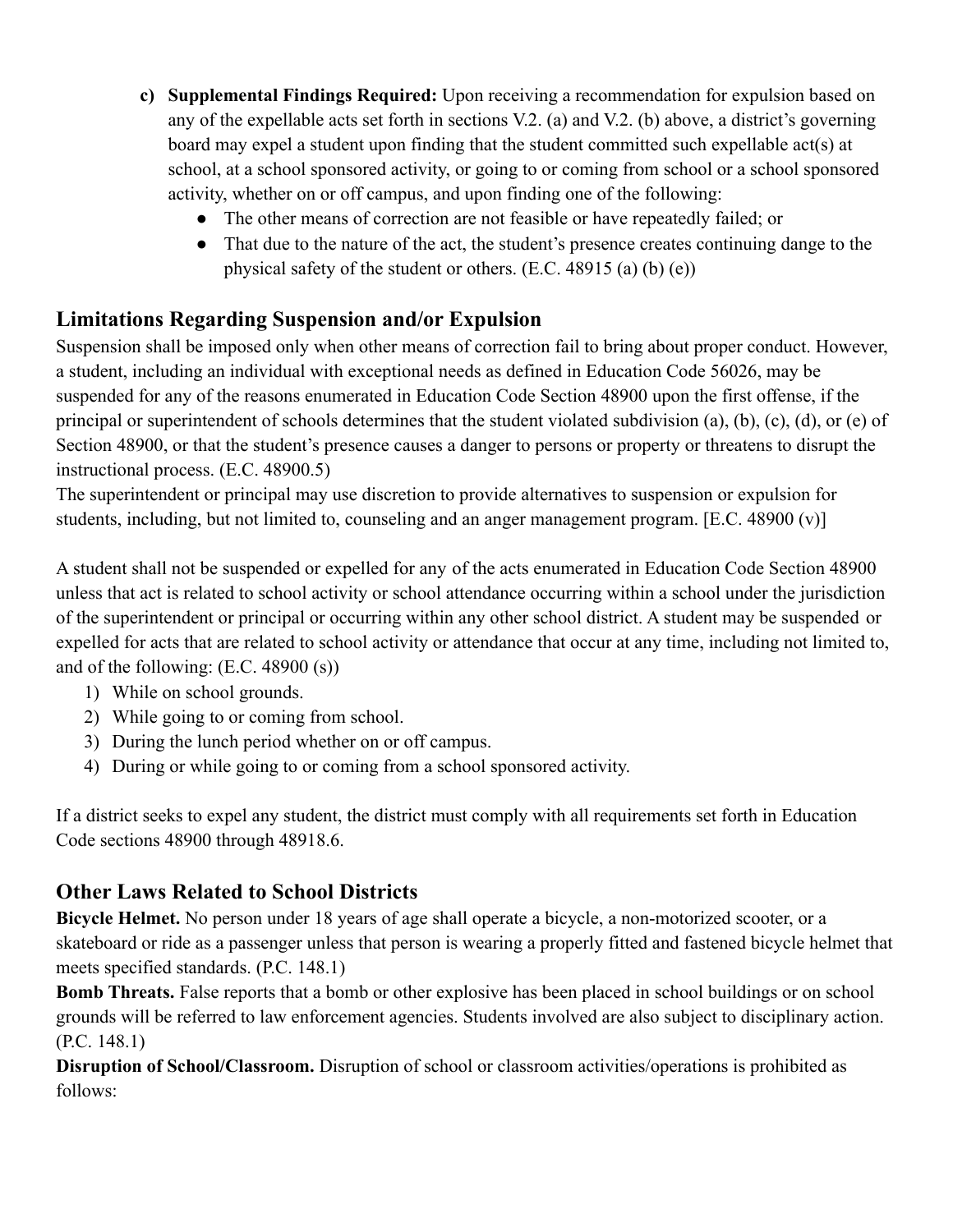- Every minor over sixteen (16) years of age, or any adult who is not a student of the school, who comes upon any school ground or into any schoolhouse and willfully interferes with the discipline, good order, lawful conduct or administration of any school class or activity of the school with the intent to disrupt, obstruct or inflict damage to property or bodily injury upon any person, is guilty of a misdemeanor. (E.C 44810);
- Any parent, guardian or other person whose conduct in a place where a school employee is required to be in the course of his or her duties materially disrupts classwork or extracurricular activities or involves substantial disorder is guilty of a misdemeanor. This provision does not apply to any otherwise lawful employee concerted activity, including, but not limited to, picketing and the distribution of handbills (E.C. 44811)
- Any person who willfully disturbs any public school or public school meeting is guilty of a misdemeanor. (E.C 32210)
- Any person who is not a student, a parent/guardian of the student, or an officer or employee of the school district, or who is not required by his/her employment to be in a public school building or on the school grounds shall promptly depart from the school grounds and not return for at least seven days upon the principal's or the principal's designee's request to leave the school grounds if it appears reasonable to the principal/principal's designee to conclude that the continued presence of the person under these circumstances would be disruptive of, or would interfere with, classes or ther school activities. Violation of this is a misdemeanor. Any person who is requested to leave school premises pursuant to this provision may appeal to the superintendent of the school district. (E.C. 32211, P.C 626.8)
- Any person who is not a student, officer or employee of a public school and who is not required by his/her employment to be on campus or an other school facility, enters a school facility outside the common areas where public business is conducted, and it reasonably appears to the principal/designee that the person is committing any act likely to interfere with the peaceful conduct of the school activities or has entered the school facility for the purpose of committing any such act, the principal/designee may direct the person to leave the school facility. Violation of this provision is a misdemeanor. (P.C. 626.7)

**Dress Code.** A school district may adopt a reasonable dress code that requires students to wear a school wide uniform or prohibit the wearing of gang related clothes. (E.C. 35183)

**Electronic Signaling Devices.** A school district may regulate the possession or use of any electronic signaling device by students, including cell phones and pagers, while the students are on campus, attending school sponsored activities or while under the supervision and control of school district employees. However, a school district may not prohibit a student's use of an electronic signaling device that is determined by a licensed physician and surgeon to be essential for the health of the student and use of which is limited to purposes related to the health of the student. ( E.C. 48901.5)

**Fires, Explosives or Threat Thereof.** Students involved in setting fires or explosives which threaten or cause damage to human life or property on campus or at school sponsored events are subject to disciplinary action. Parent or guardian is responsible for payment of damages. (E.C. 48900, E.C 48915 (c) (5); P.C. 451, 452, 12303.3)

**Grooming and Dress Policies.** A student who goes to school without proper attention having been given to personal cleanliness or neatness of dress, may be sent home to properly prepared for school, or shall be required to prepare himself/herself for the schoolroom before entering. (C.C.R. Title 5, Sec. 302)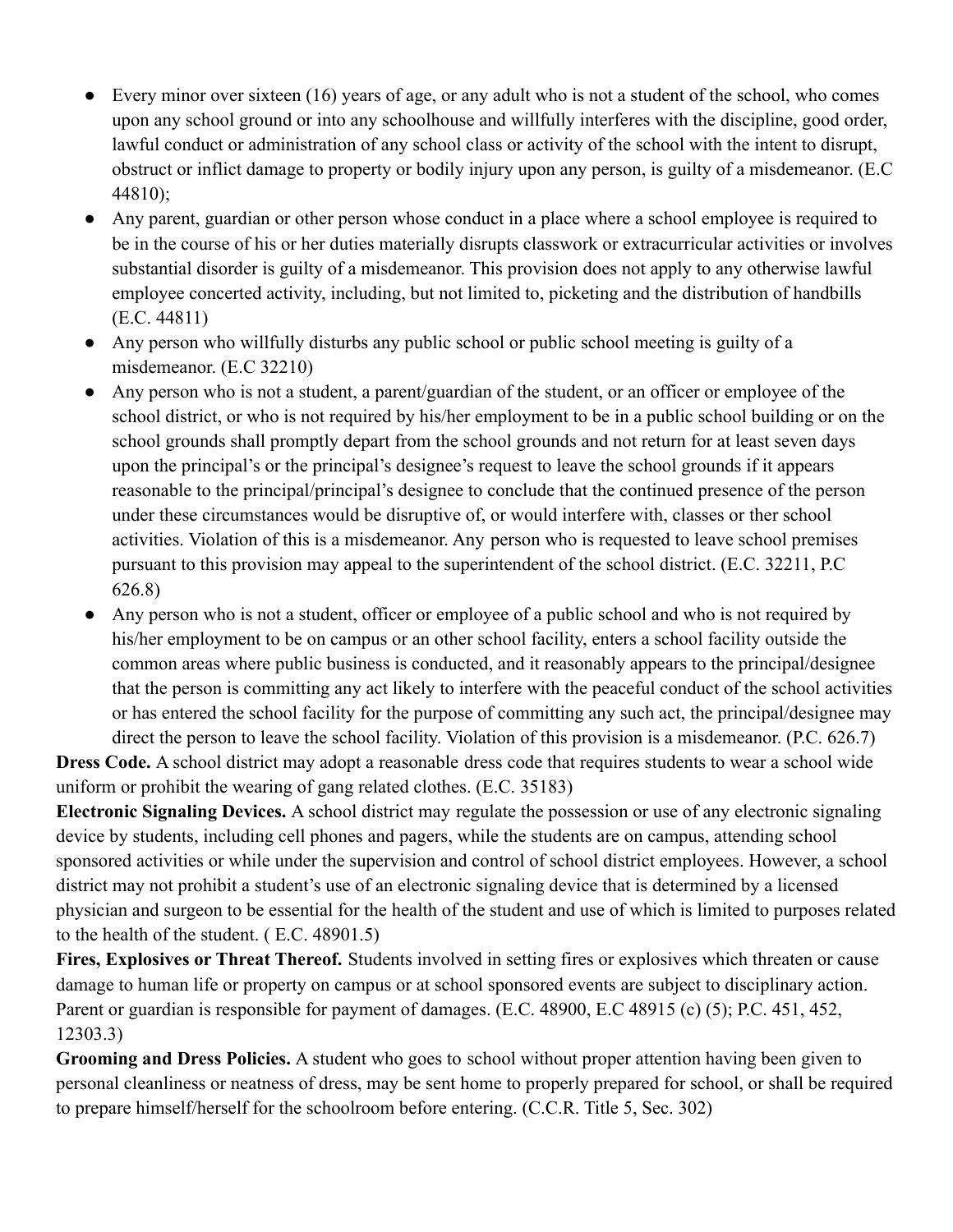**Imitation Firearms.** No person may openly display or expose any imitation firearm in a public place, including a public school. An imitation firearm means any BB device, toy gun, replica of a firearm or other device that is substantially similar in appearance to a firearm. (P.C. 12550; P.C. 12556)

**Keys.** Unauthorized possession, use or duplication of keys to school buildings or premises is subject to disciplinary action. (P.C. 469)

**Laser Pointers.** No student shall possess a laser pointer on any elementary or secondary school premises unless possession of a laser pointer on the elementary or secondary premises is for a valid instructional or other school related purpose, including employment. (P.C. 417.25; P.C. 417.27)

**Loitering.** Any person who loiters about a school unlawfully will be referred to law enforcement agencies. (P.C. 653 (b))

**Unlawful Assembly.** It is prohibited for persons to assemble together to do an unlawful act, or to do a lawful act in a violent, boisterous, or tumultuous manner. All persons who remain present at the place of an unlawful assembly after being lawfully warned to disperse, is guilty of a misdemeanor. Violations of rules governing lawful assembly on school grounds or at school events will be enforced. (P.C. 407, 409, 416, 626.7, 626.8, 627.7)

**Registration of Outsiders.** No outsider shall enter or remain on school grounds during school hours without having registered with the principal or designee. A principal or designee may refuse to register an outsider if he/she has a reasonable basis for concluding that the outsider's presence or acts would disrupt the school, its students, its teachers or its other employees; would result in damage to property; or would result in the distribution or use of unlawful controlled substances. A principal or designee may revoke an outsider's registration if he/she has a reasonable basis for concluding that the outsider's presence on school grounds would interfere or is interesting with the peaceful conduct of the activities of the school or would disrupt or is disrupting the school, its students, its teachers or its other employees. If an outsider is denied registration or whose registration is revoked may request a hearing before the principal or superintendent of the district regarding the denial/revocation. The request must be in writing and shall state why the denial/revocation was improper, shall give the address to which notice of the hearing is to be set, and shall be delivered to either the principal or the superintendent within five days after the denial or revocation. A hearing before the principal or superintendent must be held within seven days after he/she receives the request for hearing. (P.C. 627.2, 627.4, 627.5)

**School Attendance Review Board (SARB).** SARB is staffed by volunteers and community agency persons to deal with students and families who have irregular school attendance or are habitually insubordinate or disorderly. The students are referred after all school resources and services resources have been exhausted. ( E.C. 48263, 48320-48324)

**School Bus Entry.** Any person who enters a school bus without permission of the driver or other school official with the intent to commit a crime, who refuses to leave after being ordered to do so, will be referred to law enforcement authorities. (E.C. 39842)

**Student Conduct.** Every teacher in the public schools shall hold students to strict account for their conduct on the way to and from school, on the playground or during recess. (E.C. 44807)

**Student Responsibilities.** Every student shall attend school punctually and regularly; conform to the regulations of the school; obey promptly all the directions of his teacher and others in authority; observe good order and proprietary of deportment; be diligent in study; respectul to his teacher and others in authority; kind and courteous to schoolmates; and refrain from the use of profane and vulgar language. (C.C.R. Title 5, Section 300)